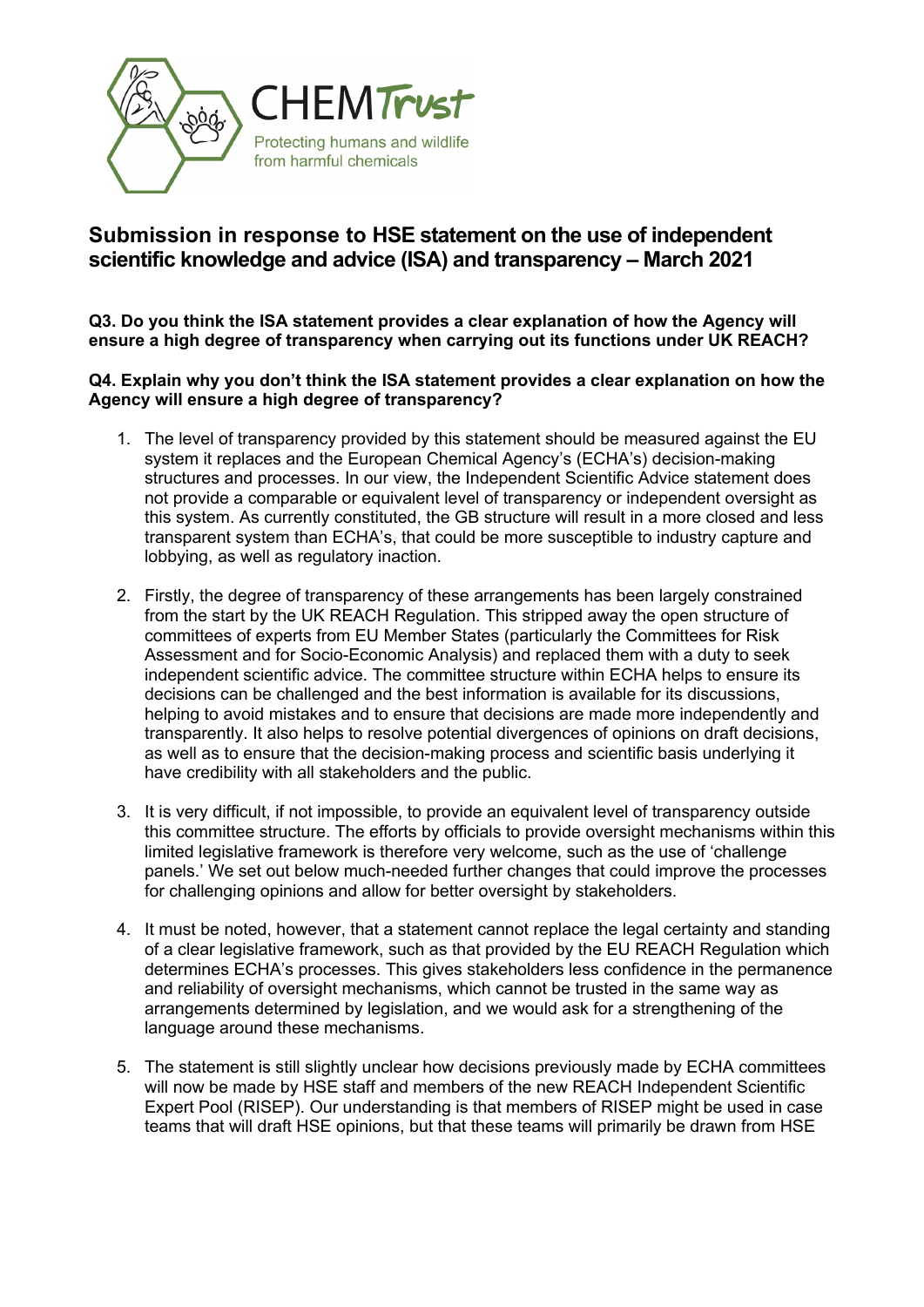staff. In addition, challenge panels that review HSE's opinions will be drawn from RISEP and Agency staff who were not part of the Case Team, as well as other experts from relevant Government scientific agencies. It seems that draft opinions written primarily by HSE staff will be scrutinised by 'challenge panels' that will provide the recommendations and endorsement of the draft opinions through seeking consensus between the experts, i.e. on authorisations and restrictions etc.

- 6. Stakeholder organisations should be able to fully participate in challenge panels, i.e. ask questions, raise points etc. Currently, stakeholder organisations can observe, with a limited opportunity for some technical questions and statements. Some of the wording around even this limited role for stakeholders in this process is too weak, for example: "during the opinion development a stakeholder consultation meeting **may** also be held for gathering information, as well as enabling challenge and scrutiny by stakeholders of the restriction proposal evidence". The structure should ensure that challenge panels always include stakeholders and an even balance between industry and NGOs; this should be a permanent feature and not something which can vary from case to case. This would follow equivalent processes within ECHA, whereby the committees for Risk Assessment and for Socio-economic Analysis allow for stakeholders from industry, NGOs and trade unions to help inform decisions, only without voting rights. It would also better align with commitments made by the Government in response to a 2019 legal challenge of its post-Brexit framework not to "undermine the opportunities for public participation and stakeholder engagement in the REACH system in place after exit day."<sup>1</sup> The processes should ensure that opinions can be independently challenged; no amount of efforts to "manage group think and/or undue influence of particular experts with strong views" will address this, unless stakeholders are embedded in this process.
- 7. It is right that the agendas and minutes of challenge panel meetings will be published on the Agency website. We ask for clarity that agendas and draft opinions will be published in full in adequate time ahead of these meetings, and that the recommendations of panels will also be published in full. It is necessary that all relevant paperwork is published in the same way it is within ECHA processes, including all the comments received from public consultations and the response to them. Under Article 88(1) REACH, membership of ECHA's Committees must be made public, including professional qualifications, and there should be an equivalent requirement for members of the challenge panels. While members of the RISEP will rightly be asked to make a declaration of financial interests, this declaration should be required of all those who develop opinions for the Agency and this register should also be made public. There should also be a meaningful role for devolved administrations in these opinion forming processes. The exclusion of DAs from these processes (other than the ability to get clarification on issues) in order to set a clear demarcation between the "opinion formation and decision-making functions" is not justified or explained. This is different from ECHA processes, where each member state contributes to the 'opinion-forming process' and it could create difficulties for reaching common standards, if the opinion decides against – for example – a restriction that was adopted by the EU, leaving a DA with little ability to review that decision.
- 8. We understand that accredited stakeholder organisations will also have the ability to invite an academic/NGO expert into a discussion, if their expertise is relevant to the topic and agreed by the secretariat beforehand. This would help to ensure that discussions are informed and enhanced by experts in the area under discussion, and we ask that this provision is also included in the ISA statement.

<sup>&</sup>lt;sup>1</sup> https://chemtrust.org/wp-content/uploads/20190702-Letter-to-Leigh-Day-PAP-full-response.pdf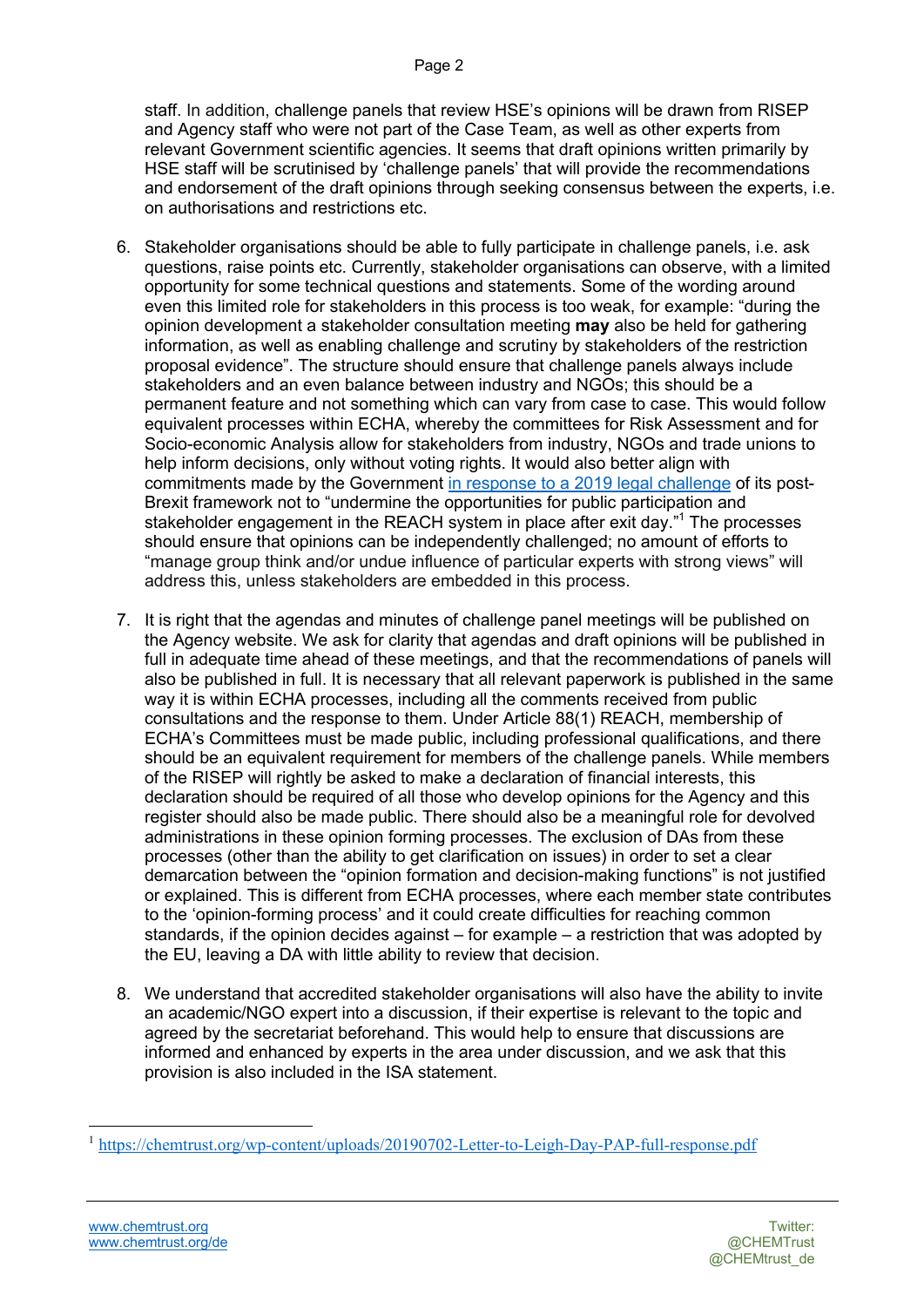- **Q1. Do you think the ISA statement provides a clear explanation on how ISA will be used by the Agency?**
- **Q2. Why don't you think the statement is clear regarding how ISA will be used by the Agency?**

## **Q5. What else should be included in the statement in terms of ISA?**

- 10. A vital issue in relation to how ISA will be used by the Agency relates to HSE's capacity to consider EU controls on hazardous chemicals at the same pace as they are getting implemented at EU level. If the UK does not keep step with and closely align with EU controls on chemicals, this will result in chemical dumping of products that do not meet EU regulations and in UK consumers and our environment receiving less protection than in the EU.
- 11. There is not even currently a process for systematically considering EU decisions at pace. This is a huge oversight as it's an issue of considerable concern to NGOs and indeed to industry, which wants to avoid the added cost and complexity of divergence on businesses which export to the EU. It also doesn't square with reassurances given by the Government to Parliamentarians, which suggest the UK will not diverge significantly. For example, the Government has said "it would not be appropriate to *automatically* implement future EU decisions under UK REACH" in response to the Secondary Legislation Scrutiny Committee, $<sup>2</sup>$  and it has also said it is working hard to prevent chemical dumping from</sup> happening.<sup>3</sup> A lack of capacity in the British system could see it fall rapidly behind EU controls. For example, it is likely that GB REACH will have to regulate a similar number of substances on an anticipated annual budget of £13m with around 40 staff in HSE – in comparison to €100 million and 400 ECHA staff who work specifically on EU REACH.
- 12. The Regulator should therefore not waste its limited capacity developing opinions in areas where ECHA has already adopted an opinion. It should therefore be made explicit that the Agency does not need to commission ISA if it is already in existence and that specifically includes - in the words of the explanatory memorandum to the REACH Regulation – "where ECHA has already published a robust opinion on a substance."
- 13. The clarification that independent scientific advice will not be needed where an EU restriction opinion can be used (and is assessed as applicable to GB) is very welcome. This should also be the case for substance evaluation, identification of substances of very high concern (SVHCs) and proposals to add SVHCs to the authorisation list. Indeed, Chemical Watch recently found that HSE's Rolling Action Plan, by which substances will be screened over a period of three years for the SVHC Candidate List, will not undertake any evaluations in 2021 or 2022.<sup>4</sup> If this is indeed the case, presumably because industry has been given extended deadlines for submitting full chemical safety dossiers stagged over a period of 6 years from October, it would be inconceivable for the UK not to automatically adopt the ECHA decision – otherwise the UK will fall behind EU controls very comprehensively and very quickly.
- 14. It is disappointing that a process for considering EU controls at pace was not been set out in legislation, in the same way as in the GB CLP legislation, which transposes the EC Regulation on classification, labelling and packaging of substances. According to this process, HSE is under a duty to consider EU opinions on harmonised classification and labelling requirements published by the Committee for Risk Assessment and within 6

<sup>2</sup> https://committees.parliament.uk/publications/3557/documents/34373/default/

https://hansard.parliament.uk/Lords/2020-09-17/debates/09B9BD20-431D-497A-8338-B3DF9394C125/REACHAndCE#contribution-3FFE69AD-C1BC-420A-8C8A-C391F4AFACC2

<sup>4</sup> https://chemicalwatch.com/223738/uk-hse-will-not-use-independent-experts-routinely-under-clp.